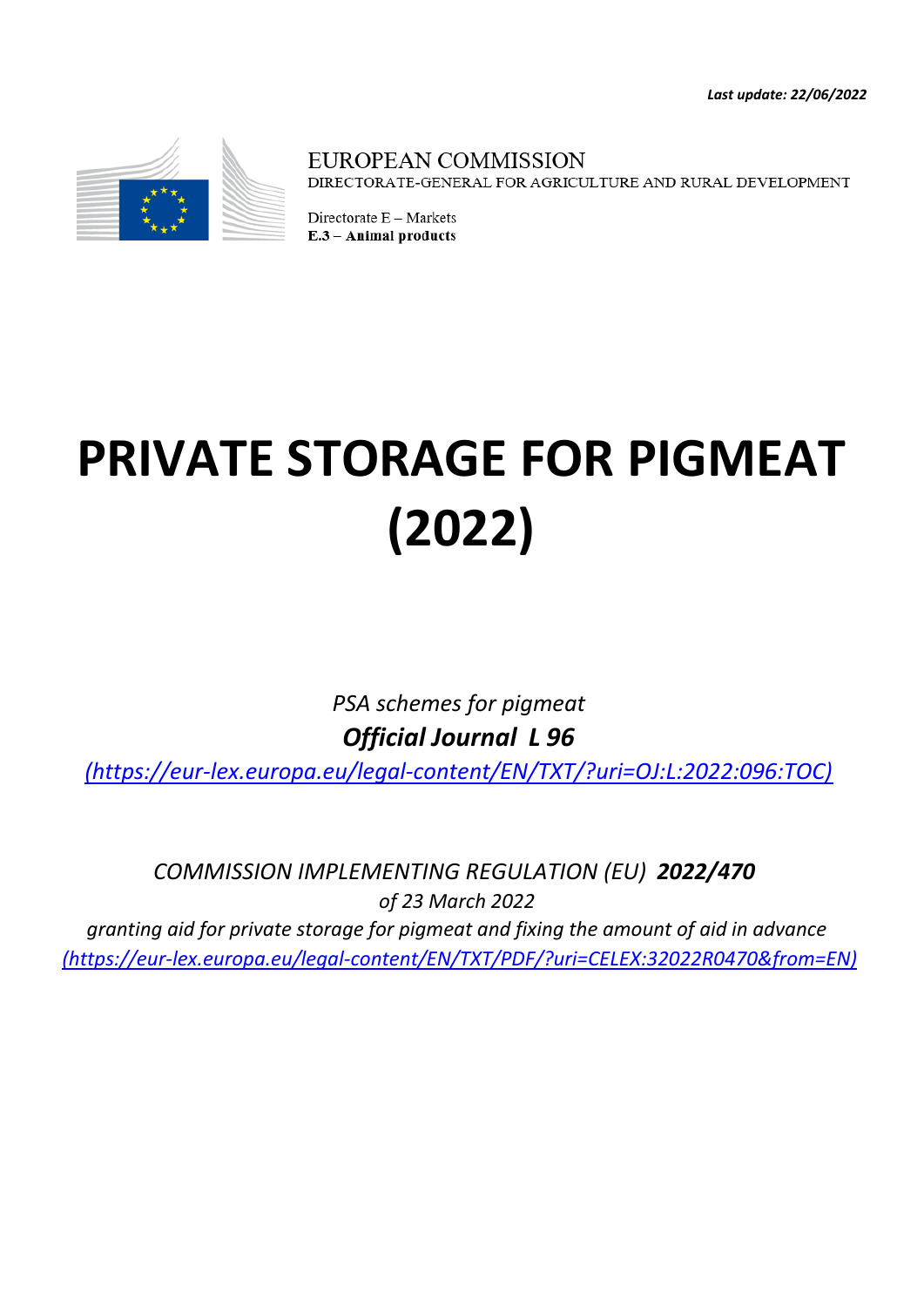# **PRIVATE STORAGE FOR PIGMEAT (2022) - Latest applications submitted**

### *Commission Regulation - R. 2022/470 Art. 5*

|                |                                            | in tonnes                |                          |                          |                                                                     |                          | in tonnes                           |         |                          |                          |              |                            |
|----------------|--------------------------------------------|--------------------------|--------------------------|--------------------------|---------------------------------------------------------------------|--------------------------|-------------------------------------|---------|--------------------------|--------------------------|--------------|----------------------------|
|                |                                            |                          |                          | 29/04/2022               | <b>Applications submitted from</b><br>Thursday 28/04/2022 to Friday |                          | submitted from Friday 25/03/2022 to |         |                          |                          |              |                            |
|                | <b>By Product</b>                          | 60 days                  | 90 days                  | 120 days                 | 150 days                                                            | <b>TOTAL</b>             | 60 days                             | 90 days | $120$ days               | 150 days                 | <b>TOTAL</b> | <b>Share</b><br>by Product |
|                | 1 ex 0203 11 10 Carcases and half-carcases | $\overline{\phantom{a}}$ | $\sim$                   | $\overline{\phantom{a}}$ | $\overline{a}$                                                      | $\overline{\phantom{a}}$ | ٠                                   | 400     | $\overline{\phantom{a}}$ | $\overline{a}$           | 400          | 1%                         |
|                | ex 0203 12 11 Hams                         | $\overline{a}$           | $\overline{\phantom{a}}$ | $\overline{\phantom{a}}$ | $\overline{\phantom{0}}$                                            | $\overline{\phantom{a}}$ | 584                                 | 2 2 4 3 | $\overline{\phantom{a}}$ | 240                      | 3 0 6 7      | 6%                         |
| $\overline{2}$ | lex 0203 12 19 Shoulders                   | $\overline{\phantom{a}}$ | $\overline{\phantom{a}}$ | $\overline{\phantom{0}}$ | $\overline{\phantom{a}}$                                            | $\overline{\phantom{a}}$ | 172                                 | ٠       | $\overline{\phantom{a}}$ | ٠                        | 172          | 0%                         |
|                | ex 0203 19 11 Fore-ends                    | $\overline{\phantom{a}}$ | $\sim$                   | $\overline{\phantom{a}}$ | $\overline{\phantom{a}}$                                            | $\overline{\phantom{a}}$ | $\overline{\phantom{a}}$            | 100     | $\overline{\phantom{a}}$ | ٠                        | 100          | 0%                         |
|                | ex 0203 19 13 Loins                        | $\blacksquare$           | 20                       | $\overline{\phantom{a}}$ | $\overline{\phantom{0}}$                                            | 20                       | 319                                 | 261     | ٠                        | ٠                        | 580          | 1%                         |
|                | 3 ex 0203 19 55/1 Boneless high value cuts | 3619                     | 1460                     | 274                      | 261                                                                 | 5 6 1 4                  | 16 148                              | 7 2 3 1 | 1 2 3 7                  | 4387                     | 29 003       | 61%                        |
|                | 4 ex 0203 19 15 Bone-in bellies            | 27                       | $\sim$                   | $\overline{\phantom{0}}$ |                                                                     | 27                       | 682                                 | 665     | 193                      | $\overline{\phantom{0}}$ | 1540         | 3%                         |
|                | 5 ex 0203 19 55/2 Boneless bellies         | 470                      | $\sim$                   | $\overline{\phantom{a}}$ | 21                                                                  | 491                      | 5 2 0 6                             | 1 1 8 0 | 260                      | 262                      | 6 9 0 8      | 15%                        |
|                | 6 lex 0203 19 55/3 Boneless middles        | 270                      | $\sim$                   | 375                      |                                                                     | 645                      | 2 5 0 0                             | 650     | 375                      | 125                      | 3650         | 8%                         |
|                | 7 ex 0209 10 11 Subcutaneous pig fat       | 61                       |                          |                          | 10                                                                  | 71                       | 2085                                | 12      |                          | 25                       | 2 1 2 2      | 4%                         |
|                | <b>TOTAL</b>                               | 4 4 4 7                  | 1480                     | 649                      | 292                                                                 | 6868                     | 27 695                              | 12742   | 2065                     | 5 0 3 9                  | 47 541       |                            |
|                |                                            | 65%                      | 22%                      | 9%                       | 4%                                                                  |                          | 58%                                 | 27%     | 4%                       | 11%                      |              |                            |

| <b>By Country</b>  | 2.05?<br>Notified by: | 60 days                  | 90 days                  | $120$ days               | 150 days                     | <b>TOTAL</b>             | 60 days        | 90 days                     |                          | 120 days 150 days        | <b>TOTAL</b>             |   | Share<br>by Country |
|--------------------|-----------------------|--------------------------|--------------------------|--------------------------|------------------------------|--------------------------|----------------|-----------------------------|--------------------------|--------------------------|--------------------------|---|---------------------|
| Belgium            | Υ                     | 27                       | L.                       | 24                       | $\sim$                       | 51                       | 742            | 142                         | 24                       | 72                       | 980                      |   | 2%                  |
| <b>Bulgaria</b>    | Υ                     |                          | 30                       | $\blacksquare$           | 82                           | 112                      | $\blacksquare$ | 30                          | 125                      | 82                       | 237                      |   | 0%                  |
| Czechia            |                       |                          | L.                       | $\overline{\phantom{a}}$ | ÷.                           | $\overline{\phantom{0}}$ | ÷.             |                             | L.                       | $\overline{\phantom{a}}$ | $\overline{a}$           |   |                     |
| Denmark            | Υ                     | 505                      | 1420                     | $\sim$                   | ÷.                           | 1925                     | 3 1 3 0        | 6 8 0 5                     | ÷,                       | ÷.                       | 9935                     |   | 21%                 |
| Germany            | Υ                     | 820                      | $\frac{1}{2}$            | ÷.                       | $\overline{\phantom{a}}$     | 820                      | 5430           | 1630                        | 10                       | 310                      | 7380                     |   | 16%                 |
| Estonia            | Υ                     |                          | L.                       | L.                       | ÷                            | $\overline{\phantom{a}}$ | 30             |                             | $\overline{a}$           | $\overline{a}$           | 30                       |   | 0%                  |
| Ireland            |                       | $\overline{a}$           | $\blacksquare$           | $\sim$                   | $\sim$                       | $\overline{\phantom{a}}$ | $\blacksquare$ | $\overline{a}$              | $\sim$                   | $\sim$                   | $\frac{1}{2}$            |   |                     |
| Greece             |                       |                          | ÷,                       | L,                       | $\qquad \qquad \blacksquare$ | $\overline{\phantom{a}}$ | $\blacksquare$ | L,                          | ä,                       | $\overline{\phantom{a}}$ | $\overline{\phantom{m}}$ |   |                     |
| Spain              | Υ                     | 235                      | $\frac{1}{2}$            | $\blacksquare$           | $\blacksquare$               | 235                      | 5 2 8 2        | 1962                        | 480                      | $\blacksquare$           | 7724                     |   | 16%                 |
| France             | Υ                     |                          | 20                       | $\overline{\phantom{a}}$ | $\sim$                       | 20                       | 462            | 494                         | $\omega$                 | 291                      | 1 2 4 6                  |   | 3%                  |
| Croatia            |                       | ÷                        | ä,                       | $\sim$                   | ÷.                           |                          |                |                             | ÷.                       |                          |                          |   |                     |
| Italy              | Υ                     |                          | $\overline{\phantom{a}}$ | $\overline{\phantom{a}}$ | 20                           | 20                       | 120            | 40                          | $\overline{\phantom{a}}$ | 375                      | 535                      |   | 1%                  |
| Cyprus             |                       | $\overline{a}$           | L.                       | L.                       | ÷                            | $\overline{a}$           | 75             |                             | $\overline{a}$           | 15                       | 90                       |   | 0%                  |
| Latvia             | Υ                     | $\overline{\phantom{a}}$ | ٠                        | $\sim$                   | $\overline{\phantom{a}}$     | $\overline{\phantom{a}}$ | $\blacksquare$ | ä,                          | ä,                       | $\overline{\phantom{a}}$ | $\overline{\phantom{a}}$ |   |                     |
| Lithuania          |                       |                          | ÷,                       | L,                       | $\blacksquare$               | $\overline{\phantom{a}}$ | $\blacksquare$ | L,                          | ä,                       | $\overline{\phantom{a}}$ | $\overline{\phantom{a}}$ |   |                     |
| Luxembourg         | Υ                     | $\blacksquare$           | ٠                        | $\overline{\phantom{a}}$ | $\blacksquare$               | $\overline{\phantom{a}}$ | ÷.             | $\bar{a}$                   | $\overline{\phantom{a}}$ | $\overline{\phantom{a}}$ | $\blacksquare$           |   |                     |
| Hungary            |                       | $\blacksquare$           | ä,                       | L.                       | $\blacksquare$               | $\overline{a}$           | 190            | L.                          | $\overline{\phantom{a}}$ | $\overline{\phantom{a}}$ | 190                      |   | 0%                  |
| Malta              | Υ                     |                          | 10                       | ٠                        | ÷.                           | 10                       | 10             | 10                          | ÷.                       | ÷.                       | 20                       |   | 0%                  |
| <b>Netherlands</b> | Υ                     | 744                      | ä,                       | 625                      | 140                          | 1509                     | 6930           | 1442                        | 1 3 9 1                  | 2 7 4 9                  | 12 5 12                  |   | 26%                 |
| Austria            | Υ                     |                          | L.                       |                          | ÷                            |                          |                |                             | ÷.                       |                          |                          |   |                     |
| Poland             | Υ                     | 2 0 0 0                  | ä,                       | $\overline{\phantom{a}}$ | $\overline{\phantom{a}}$     | 2 000                    | 4 500          | $\omega$                    | $\overline{\phantom{a}}$ | 700                      | 5 200                    | ■ | 11%                 |
| Portugal           |                       |                          | L,                       | L,                       | ä,                           | $\overline{\phantom{a}}$ | 168            | $\bar{a}$                   | ÷.                       | $\sim$                   | 168                      |   | 0%                  |
| Romania            | Y                     | $\overline{\phantom{a}}$ | ä,                       | $\overline{\phantom{a}}$ | $\blacksquare$               | $\overline{\phantom{a}}$ | 200            | $\mathcal{L}_{\mathcal{A}}$ | $\overline{\phantom{a}}$ | $\overline{\phantom{a}}$ | 200                      |   | 0%                  |
| Slovenia           |                       | $\blacksquare$           | $\blacksquare$           | $\sim$                   | $\omega$                     | $\blacksquare$           | $\blacksquare$ | ÷,                          | $\sim$                   | $\blacksquare$           | ä,                       |   |                     |
| Slovakia           |                       |                          | ä,                       | $\sim$                   | $\overline{\phantom{a}}$     | $\overline{\phantom{a}}$ | $\blacksquare$ | ÷                           | ÷.                       | $\sim$                   | $\overline{\phantom{0}}$ |   |                     |
| Finland            | Y                     | 20                       | $\blacksquare$           | L.                       | 50                           | 70                       | 190            | 21                          | $\overline{\phantom{a}}$ | 175                      | 386                      |   | 1%                  |
| Sweden             | Y                     | 96                       | L.                       | L.                       | $\overline{a}$               | 96                       | 236            | 166                         | 35                       | 270                      | 707                      |   | 1%                  |
| <b>TOTAL</b>       |                       | 4 4 4 7                  | 1480                     | 649                      | 292                          | 6868                     | 27 695         | 12742                       | 2065                     | 5039                     | 47 541                   |   |                     |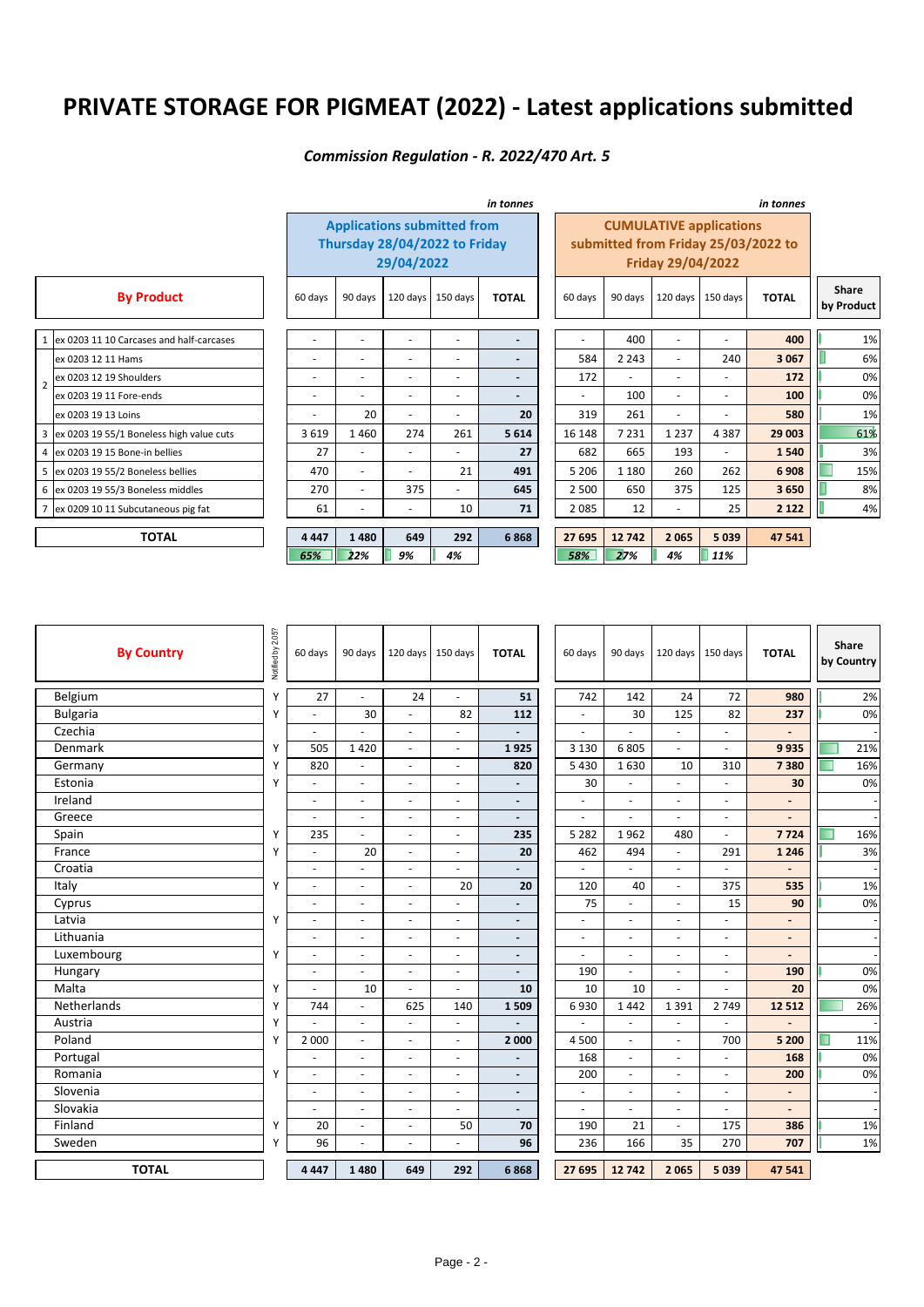## **PRIVATE STORAGE FOR PIGMEAT (2022) - General overview** *(applications submitted and contracts concluded)*

Beef – contracts concluded - (R 2016/1240 66(a)) *Reg. (EU) 2022/470*

|                                        | APPLICATIONS SUBNITTED - Reg. (EU) 2022/470 Art. 5<br><i>In tonnes</i> |     |     |           |         |         |                 |     |     |           |                 |           |                 |    |    |    |    |     |    |           |     |         |     |           |           |    |     |            |         |             |
|----------------------------------------|------------------------------------------------------------------------|-----|-----|-----------|---------|---------|-----------------|-----|-----|-----------|-----------------|-----------|-----------------|----|----|----|----|-----|----|-----------|-----|---------|-----|-----------|-----------|----|-----|------------|---------|-------------|
| <b>Application period</b><br>(from/to) | <b>Week No</b>                                                         | BE  | BG  | <b>CZ</b> | DK      | DE      | EE              | IE. | EL. | <b>ES</b> | <b>FR</b>       | <b>HR</b> | IT              | CY | LV | LT | LU | HU  | MT | ΝL.       | AT  | PL.     | PT  | <b>RO</b> | <b>SI</b> | SK | -FI | <b>SE</b>  | EU      | EU<br>Cumul |
| 25 Mar 22 25 Mar 22                    | 12 (Fri-Fri)                                                           | 195 |     |           | 1040    |         |                 |     |     | 2855      |                 |           |                 |    |    |    |    |     |    | 1869      |     |         |     |           |           |    |     | 155        | 6 1 13  | 6 1 1 3     |
| 28 Mar 22 30 Mar 22                    | 13 (Mon-Wed)                                                           | 82  |     |           | 1 2 8 0 | 2 3 1 6 |                 |     |     | 140       | 423             |           |                 |    |    |    |    |     |    | 1986      |     |         |     |           |           |    |     | 16         | 6 2 4 3 | 12 356      |
| 31 Mar 22 01 Apr 22                    | 13 (Thu-Fri)                                                           | 122 |     |           |         | 330     |                 |     |     | 230       | 160             |           | 15              |    |    |    |    |     |    | 966       |     |         |     |           |           |    | 137 | 35         | 1995    | 14 3 5 1    |
| 04 Apr 22 06 Apr 22                    | 14 (Mon-Wed)                                                           | 142 |     |           | 2945    | 70      | 30 <sup>1</sup> |     |     | 2719      | 142             |           |                 |    |    |    |    |     |    | 600       |     | 1 0 0 0 | 74  | 200       |           |    | 94  |            | 8075    | 22 4 26     |
| 07 Apr 22 08 Apr 22                    | 14 (Thu-Fri)                                                           |     |     |           | 820     | 100     |                 |     |     |           | 176             |           |                 |    |    |    |    |     |    | 1432      |     | 500     | 24  |           |           |    |     | 70         | 3122    | 25 5 49     |
| 11 Apr 22 13 Apr 22                    | 15 (Mon-Wed)                                                           | 252 |     |           | 1 1 4 0 | 444     |                 |     |     | 408       | 154             |           |                 | 75 |    |    |    | 20  |    | 742       |     |         |     |           |           |    |     | 85         | 3331    | 28 880      |
| 14 Apr 22 15 Apr 22                    | 15 (Thu-Fri)                                                           |     |     |           |         | 50      |                 |     |     |           |                 |           | 180             |    |    |    |    |     |    | 1 3 2 5   |     |         | 58  |           |           |    |     | 15         | 1628    | 30 508      |
| 18 Apr 22 20 Apr 22                    | 16 (Mon-Wed)                                                           | 21  | 125 |           | 380     | 1470    |                 |     |     |           |                 |           | 100             | 15 |    |    |    |     |    | 845       |     |         |     |           |           |    |     |            | 2976    | 33 4 8 4    |
| 21 Apr 22 22 Apr 22                    | 16 (Thu-Fri)                                                           | 24  |     |           |         | 80      |                 |     |     | 656       | 171             |           |                 |    |    |    |    |     |    | 480       |     | 700     |     |           |           |    | 86  | 50         | 2 2 4 6 | 35 730      |
| 25 Apr 22 27 Apr 22                    | 17 (Mon-Wed)                                                           | 92  |     |           | 405     | 1700    |                 |     |     | 481       |                 |           | 220             |    |    |    |    | 170 | 10 | 760       |     | 1 0 0 0 |     |           |           |    |     | 105        | 4943    | 40 673      |
| 28 Apr 22 29 Apr 22                    | 17 (Thu-Fri)                                                           | 51  | 112 |           | 1925    | 820     |                 |     |     | 235       | 20 <sup>1</sup> |           | 20 <sup>1</sup> |    |    |    |    |     | 10 | 1 5 0 9   |     | 2 0 0 0 |     |           |           |    | 70  | 96         | 6868    | 47 541      |
| <b>TOTAL</b>                           |                                                                        | 980 | 237 |           | 9935    | 7380    | 30 <sup>1</sup> |     |     | 7724      | 1 2 4 6         |           | 535             | 90 |    |    |    | 190 |    | 20 12 512 | 0 L | 5200    | 168 | 200       |           |    | 386 | 707        | 47 541  |             |
|                                        |                                                                        | 2%  | 0%  |           | 21%     | 16%     | 0%              |     |     | $16\%$ 3% |                 |           | 1%              | 0% |    |    |    | 0%  | 0% | 26%       |     | 11%     | 0%  | 0%        |           |    | 1%  | $\vert$ 1% |         |             |

#### **APPLICATIONS SUBMITTED - Reg. (EU) 2022/470 Art. 5** *in tonnes*

#### **CONTRACTS CONCLUDED - Reg. (EU) 2016/1240 Art. 66(a)** *in tonnes*

| $1.56$ ( $-7$ ) $-7-7$ $-7.5$ $\ldots$ $-7.5$ |                |     |     |    |         |         |                 |    |     |         |           |           |      |                 |    |          |          |      |                |           |              |      |      |           |           |           |     |           |            |             |
|-----------------------------------------------|----------------|-----|-----|----|---------|---------|-----------------|----|-----|---------|-----------|-----------|------|-----------------|----|----------|----------|------|----------------|-----------|--------------|------|------|-----------|-----------|-----------|-----|-----------|------------|-------------|
| Reference period<br>(from/to)                 | <b>Week No</b> | BE  | BG  | CZ | DK      | DE      | EE              | IE | EL. | ES      | <b>FR</b> | <b>HR</b> | ΙT   | CY              | LV | LT       | LU       | HU   | MT             | <b>NL</b> | AT           | PL.  | PT   | <b>RO</b> | <b>SI</b> | <b>SK</b> | FI. | <b>SE</b> | EU         | EU<br>Cumul |
| 25 Mar 22 27 Mar 22                           | 12             |     |     |    |         |         |                 |    |     |         |           |           |      |                 |    |          |          |      |                |           |              |      |      |           |           |           |     |           |            |             |
| 28 Mar 22 03 Apr 22                           | 13             |     |     |    |         |         |                 |    |     |         |           |           |      |                 |    |          |          |      |                |           |              |      |      |           |           |           |     |           |            |             |
| 04 Apr 22 10 Apr 22                           | 14             |     |     |    |         |         |                 |    |     |         |           |           |      |                 |    |          |          |      |                |           |              |      |      |           |           |           |     |           |            |             |
| 11 Apr 22 17 Apr 22                           | 15             |     |     |    |         |         |                 |    |     |         |           |           |      |                 |    |          |          |      |                |           |              |      |      |           |           |           |     | 51        | 51         | 51          |
| 18 Apr 22 24 Apr 22                           | 16             |     |     |    |         | 99      |                 |    |     |         |           |           | 80   |                 |    |          |          |      |                |           |              |      |      |           |           |           |     | 130       | 309        | 360         |
| 25 Apr 22 01 May 22                           | 17             |     |     |    | 400     | 303     |                 |    |     |         |           |           |      |                 |    |          |          |      |                |           |              |      |      |           |           |           |     | 120       | 823        | 1 1 8 3     |
| 02 May 22 08 May 22                           | 18             | 146 |     |    | 1 3 1 9 | 1 1 6 0 |                 |    |     | 2 4 5 0 | 84        |           | 15   |                 |    |          |          |      |                |           |              |      |      |           |           |           | 11  | 105       | 5 2 8 9    | 6472        |
| 09 May 22 15 May 22                           | 19             | 265 |     |    | 2715    | 748     |                 |    |     | 420     | 144       |           | 60   |                 |    |          |          |      |                | 726       |              | 200  |      |           |           |           |     | 146       | 5424       | 11896       |
| 16 May 22 22 May 22                           | 20             | 151 |     |    | 1 2 8 1 | 1 0 8 3 | 30 <sup>1</sup> |    |     | 2050    | 318       |           | 179  |                 |    |          |          | 20   |                | 992       |              | 800  | 29   | 200       |           |           | 58  |           | 7 1 9 1    | 19 087      |
| 23 May 22 29 May 22                           | 21             | 165 |     |    | 1486    | 695     |                 |    |     | 805     | 262       |           | 120  | 75              |    |          |          |      |                | 983       |              | 100  | 69   |           |           |           |     |           | 4760       | 23 846      |
| 30 May 22 05 Jun 22                           | 22             | 130 |     |    | 1532    | 1 0 3 0 |                 |    |     | 391     | 64        |           | 80   |                 |    |          |          | 110  |                | 1837      |              | 100  | 70   |           |           |           | 15  |           | 5 3 5 9    | 29 20 5     |
| 06 Jun 22<br>12 Jun 22                        | 23             | 92  | 125 |    | 1 1 7 5 | 1051    |                 |    |     |         | 345       |           |      | 15              |    |          |          | 60   |                | 1619      |              | 300  |      |           |           |           | 132 |           | 4912       | 34 118      |
| 13 Jun 22 19 Jun 22                           | 24             |     |     |    |         |         |                 |    |     |         |           |           |      |                 |    |          |          |      |                |           |              |      |      |           |           |           |     |           |            |             |
| 20 Jun 22 26 Jun 22                           | 25             |     |     |    |         |         |                 |    |     |         |           |           |      |                 |    |          |          |      |                |           |              |      |      |           |           |           |     |           |            |             |
| <b>TOTAL</b>                                  |                | 949 | 125 |    | 9 9 0 8 | 6 1 6 8 | 30 <sup>1</sup> |    |     | 6 1 1 6 | 1 2 1 7   |           | 533  | 90 <sub>1</sub> |    | $\Omega$ | $\Omega$ | 190  | $\overline{0}$ | 6 1 5 6   | $\mathbf{0}$ | 1500 | 168  | 200       |           |           | 215 |           | 552 34 118 |             |
|                                               |                | 3%  | 0%  |    | 29%     | 18%     | 0%              |    |     | 18%     | 4%        |           | 2%   | 0%              |    |          |          | 1%   |                | 18%       |              | 4%   | 0%   | 1%        |           |           | 1%  | 2%        |            |             |
| % of submitted applications                   |                | 97% | 53% |    | 100%    | 84%     | 100%            |    |     | 79%     | 98%       |           | 100% | 100%            |    |          |          | 100% | 0%             | 49%       |              | 29%  | 100% | 100%      |           |           | 56% | 78%       | 72%        |             |